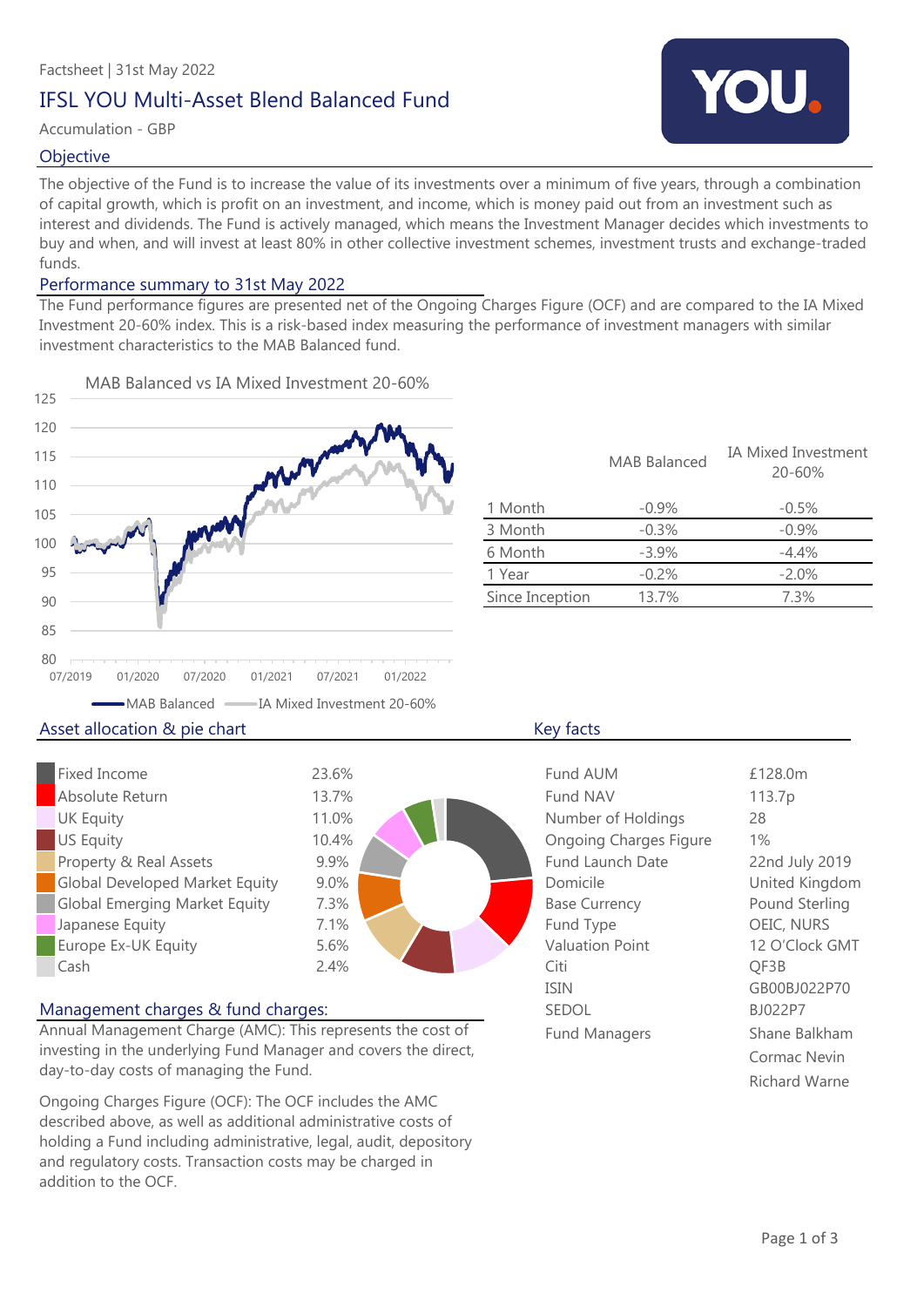# Factsheet | 31st May 2022 IFSL YOU Multi-Asset Blend Balanced Fund

Accumulation - GBP

Commentaries



### Market

After a tumultuous start to the year, markets continued to fall in May but rallied strongly in the final week of the month such that the MSCI All Country World Index of global equities finished the month down only -0.3% in GBP terms.

Across equity markets it was quite a mixed month. The value style once again outperformed growth as expensive tech names which have performed brilliantly for the last few years continued to be shunned by the market. Over the month, the MSCI All Country World Value Index outperformed its Growth equivalent by over 4%.

Japanese Equity was the strongest performing asset class for the month which was aided by a strengthening of the Yen vs GBP as investors became more fearful of the UK and global economic outlook. The FTSE All Share Index of UK equities was also a strong performer as the dominance of energy and material stocks on the London Stock Exchange were aided by persistently strong global commodity prices.

Both the riskiest and least risky forms of Fixed Income fell over the month. The former was illustrative of high yield markets pricing in a higher probability of recession and the start of a default cycle, while the latter was driven by global treasury markets falling due to higher interest rates. The team have closely observed the changing relationship between treasuries and equities over recent months as we enter a new inflation landscape. For the past two decades, treasuries and equities have tended to move in opposite directions and have provided fantastic diversification to multi-asset investors. As the economic environment has changed recently, their performance has begun to move in the same direction. This makes it all the more critical to employ the specialist, active Fixed Income managers such as those listed below, as well as Absolute Return managers which provide genuine diversification.

### Performance

The Fund returned -0.9% for the month of May and since launch on 22nd July 2019 the Fund has now returned +13.7%.

Our long-term Strategic Asset Allocation for the month was flat, as was our Tactical Asset Allocation positioning as gains from our UK and Japanese Equity were offset by our underweight to Europe Ex-UK Equity.

Fund manager selection was slightly negative for the month, detracting -0.2%. Outperforming managers such as Pzena Global Value and Allianz Fixed Income Macro were more than offset by weak performance from Premier Miton UK Value Opportunities and the Fulcrum Thematic Equity Market Neutral Fund.

Over the past 12 months, active Fixed Income has been the main source of manager alpha with the UBS China Bond Fund, ASI Short Dated Inflation Linked Bond Fund and MAN GLG High Yield Opportunities Fund being particularly strong performers. This was offset by the Premier Miton UK Value Opportunities Fund.

We maintained the broad Active/ Passive split within the Fund for the month, with 60% towards Active managers.